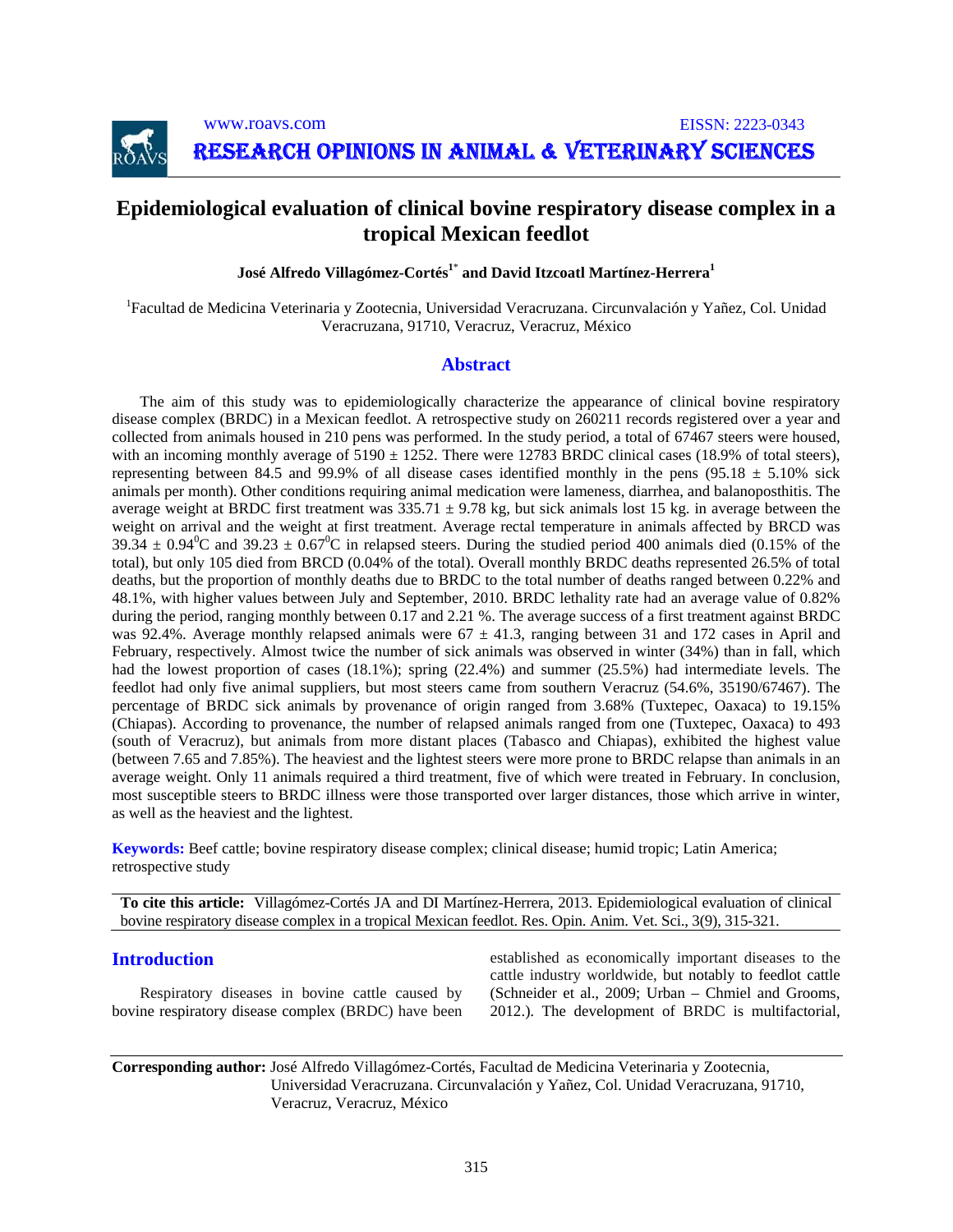including a stress situation and the presence of various germs. The etiology of pneumonia can be quite varied, i.e. Bovine adenoviruses (BAV), Bovine herpesvirus 1 (BHV-1), Bovine respiratory syncytial virus (BRSV), Bovine viral diarrhoea virus (BVDV), Bovine parainfluenza virus 3 (PI-3), *Mannheimia haemolytica, Pasteurella multocida,* and *Histophilus somni* (formerly *Haemophilus somnus*) (Yates, 1982; Martin et al., 1988; Binkhorst et al., 1990). However, stressful events are the primary factors contributing to BRDC and may include environmental, nutritional, and management stressors such as, prolonged transport, commingling, overcrowding, mixing of animals of different ages and immunological status, heat or cold, dust, weaning, high humidity, poor ventilation facilities, irregular feeding schedules, and sudden ration changes (Loneragan et al., 2001; Sanderson et al., 2008).

BRDC is the most costly beef cattle disease in the United States. Costs associated with its prevention, treatment, morbidity, and mortality have been estimated from \$13.90 to \$15.57 per head (Snowder et al., 2006). Annual losses to the US cattle industry are estimated to approach \$1 billion, whereas preventive and treatment costs are over \$3 billion annually (Griffin, 1997). Data presented consistently demonstrated the cost of BRD from weaning to the packers to be approximately 7% of the total production cost when compared to animals with health respiratory tracts.

Even though mortality by BRDC is the aspect that most impresses the beef producers and is of primary interest, the economic losses in chronically affected animals are much more important, because morbidity can cost even more than mortality, considering both direct (weight loss, inefficient feed conversion, premature removal of some animals, cost of reduced performance during and after illness, carcass condemnation and lesser beef production) and the indirect effects of the disease (costs associated with medications, additional management and labor needed for treatment) (Martin et al, 1982; García et al*.,* 2010).

Epidemiological studies on clinical BRDC have received little attention. However, the knowledge of disease and its performance throughout the year can be helpful to take preventive measures and make decisions on how to increase production efficiency in the feedlot. Therefore, the objective of the study reported herein was to analyze the epidemiological performance of Bovine Respiratory Disease Complex in a feedlot located in the humid tropics of Veracruz, Mexico.

# **Materials and Methods**

#### **Location**

The study was conducted in the "Dos Matas" feedlot located in Rancho Hidalgo, municipality of Tierra Blanca in Veracruz, Mexico. This commercial productive unit is located at an altitude of 130 meters in a subhumid tropical climate.

#### **Animal management**

The feedlot has a capacity for 20000 steers distributed in 210 open-air, dirt-floor, arranged side by side fattening pens. Each pen has a capacity for 65 or 120 animals. There is also a well-equipped hospital facility. On arrival, each animal was identified with an ear tag, received vaccines for viral and bacterial agents (infectious bovine rhinotracheitis virus, bovine viral diarrhea type 1 and type 2), parainfluenza 3 virus, bovine respiratory syncytial virus, *Mannheimia (Pasteurella) haemolytica* type A1, *Clostridium chauvoei, Cl. septicum, Cl. novyi*, *Cl. sordelli,* and *Cl. perfringens* type B, C and D). At the same time, a trenbolone acetate and oestradiol benzoate based implant, a fasciolicide via intraruminal (triclabenzadole) and a dewormer (doramectin) were applied to each steer. Also, an individual record was opened in the computer database for the collection of animal health and performance data.

Feedlot cattle were composed by varying degrees crosses of *Bos taurus* and *Bos indicus* animals. During their permanence in the pens steers received two diets, a wet diet based on barley and a dry diet based on corn. Average daily weight gain per animal during the study period was 1.850 Kg.

# **Disease identification and management**

During the first days after arrival, animals are kept in close observation. A veterinarian checks the animals every day and implements and monitors the treatment of those who become ill. Treatment can take place in the pen or in the hospital. The hospital has facilities and equipment that allow better serve sick animals. Animals that show a disease clinically compatible with BRDC receive immediate treatment based on florfenicolflunixin meglumine and/or tulathromycin, at the doses recommended by the manufacturers, as prescribed in a written treatment protocol. According to empirical experience, most cases that receive a first treatment occur within the first three weeks after animal arrival, peaking around 7 days. In animals that require a second treatment, the time between the first and the second treatment range between 5 and 10 days after the first treatment.

#### **Study design and population**

A retrospective longitudinal study was conducted on records collected from 210 pens between October 2009 and October 2010, based on the recommendations by Corbin and Griffin (2006). Several variables in different categories were considered for this study:

*Variables collected on steers arrival***:** Date of arrival; size of the animal: minimum (less than 300 kg), small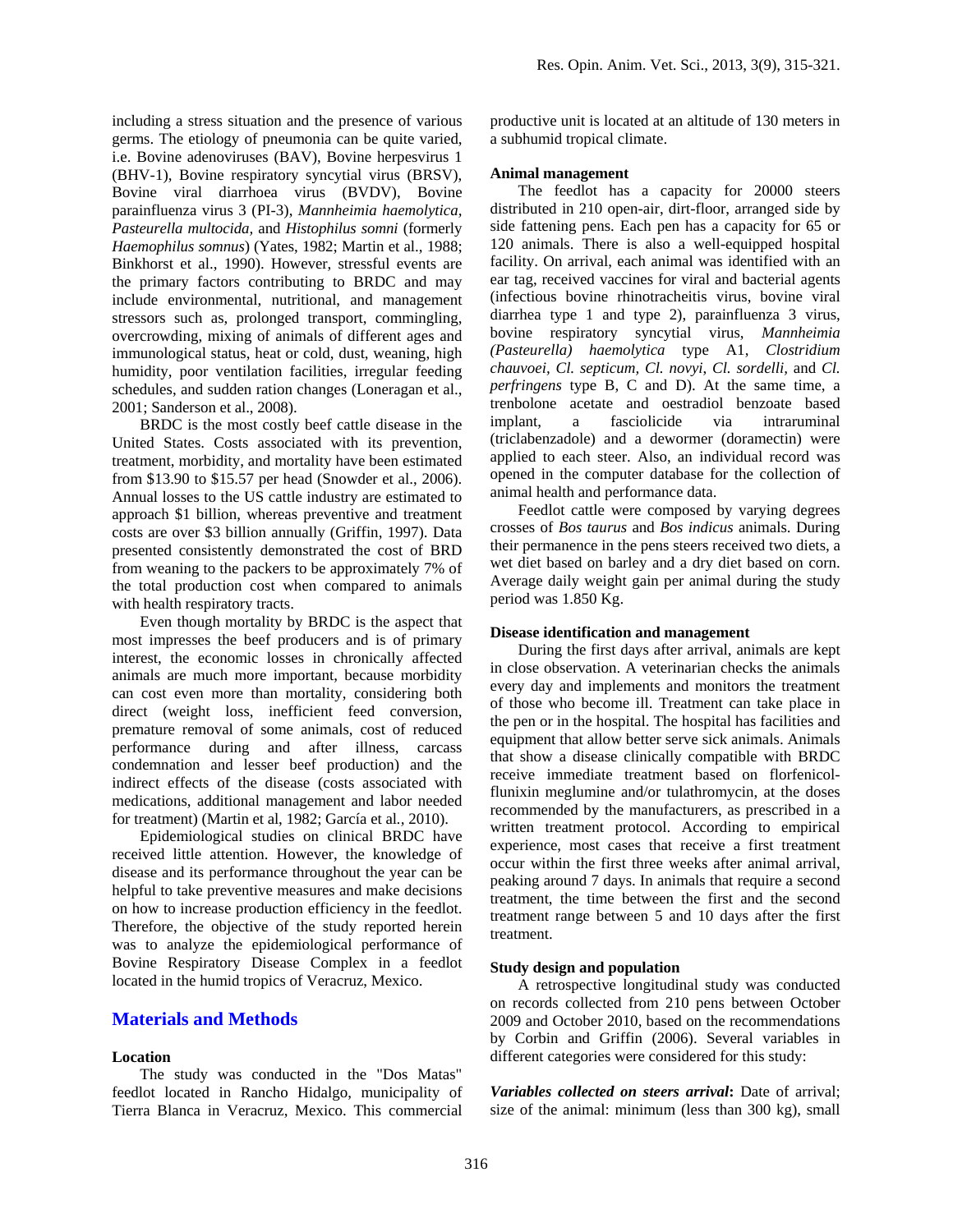*Variables collected on diseased animals for the first time***:** Date, cause (eg. respiratory complex, diarrhea, pain, claudication, etc.), place of treatment (hospital or pen), weight (kg), and rectal temperature (C).

(months), and rectal temperature on arrival (C).

*Variables collected on diseased animals for the second time***:** Date of treatment (if performed), cause, place of treatment (hospital or pen), weight (kg), and rectal temperature  $(^0C)$ .

*Variables collected on diseased animals for the third time***:** Date of treatment (if performed), cause, place of treatment (hospital or pen), weight (kg), and rectal temperature  $(^0C)$ .

# **Data Analysis**

Based on the records of the period under study, tables were drawn using Microsoft Excel. Also, the values for several variables were calculated using descriptive statistics (mean  $\pm$  standard deviation). Some relevant variables were:

*Feedlot characteristics***:** total inventory, replacements entries per month.

*BRDC characteristics***:** Time between arrival and first treatment (days), total and average number of cases per month, total and average number of BRDC cases per month, total and average number of BRDC cases per season, total and average number of BRDC cases by provenance, total and average number of BRDC cases per weight category, total and percentage of deaths by BRDC during the study period, total of animals receiving a second treatment for BRDC, time between arrival and second treatment (days), time between first and second treatment for BRDC (days), total cases in third treatment for BRDC, BRDC morbidity related to total inventory and to incoming animals (%), treatment effectiveness (%), and lethality (%).

# **Results and Discussion**

# **Inventory analysis of the feedlot Dos Matas**

In the study period the pens received a total of 260,211 animals, with a monthly average inventory of  $20,016 \pm 607.24$ . The total number incoming steers was 67,467 steers, averaging  $5,190 \pm 1251.96$  per month. The total inventory increased progressively due to a

market opportunity, thus the enterprise increased its capability to receive and raise animals (Table 1).

# **Analysis of animals affected by BRDC at first treatment**

Throughout the study period, the number of animals treated in pen was lower than those treated in hospital. Only those who had difficulty in moving or with a serious illness were treated in corral. There were 12,783 cases of bovine respiratory disease (18.9% of all animals that entered the feedlot). BRDC cases accounted for between 84.5 and 99.9% of all identified cases of disease (95.18  $\pm$  5.10% per month), which is higher than the figures reported by Edwards (1996), who mentions that 65 to 80 % of disease occurs in the first 45 days and 67 to 82% of the total mortality due to respiratory disease (in average, so BRDC was responsible for 75% of cases of disease). In this study, most cases detected in the first weeks after arrival corresponded to BRDC, but also other less frequent problems were diagnosed, such as claudication, balanoposthitis, diarrhea, and even a case of vesicular stomatitis, a disease rarely observed in this feedlot. Such case was recorded on March 2010. Edwards (1996) analyzed the records of feedlots, of the total reported, respiratory diseases were predominant (67 and 82%), followed by digestive disorders (3-7%), and various other disorders (14-28%) such as prolapse, urinary stones and injuries. Moreover, in a study done on 51 feedlot operations in western France, monitoring the incidence of clinical respiratory disease in 698 beef cattle kept in 68 pens and the exposure to respiratory pathogens after arrival, the risk of respiratory disease incidence was 18.5 % during the first six weeks. Cases occurred in 37 of the 68 pens and 30.9 percent of the animals were affected. The risk of respiratory disease incidence was lower in pens in which the animals had been vaccinated against *M. haemolytica* (Assié et al., 2009).

Body temperature in animals affected by clinical BRDC ranged between 38.8 and 40.8  $^0$ C and 39.23  $\pm$ 0.67  $\mathrm{^{0}C}$  in average. The average weight at the first treatment was  $335.71 \pm 9.78$  kg, but the difference between the weights on arrival and at the first treatment averaged 15 kg less.

This is consistent with several reports indicating that BRDC affected animals usually exhibit lower weight gain compared to the healthy ones (Morck et al. 1993; Gardner et al., 1999; Snowder et al., 2006). Sick animals usually decrease their nutrient intake (Galyean et al., 1999) and water (Buhman et al., 2000). In a study done in Canada over a period of 220 days, a group of steers affected by BRDC and receiving an antimicrobial treatment lost an average of 13.2 kg per animal, compared with another group of animal that was not affected by the disease (Bateman et al., 1990).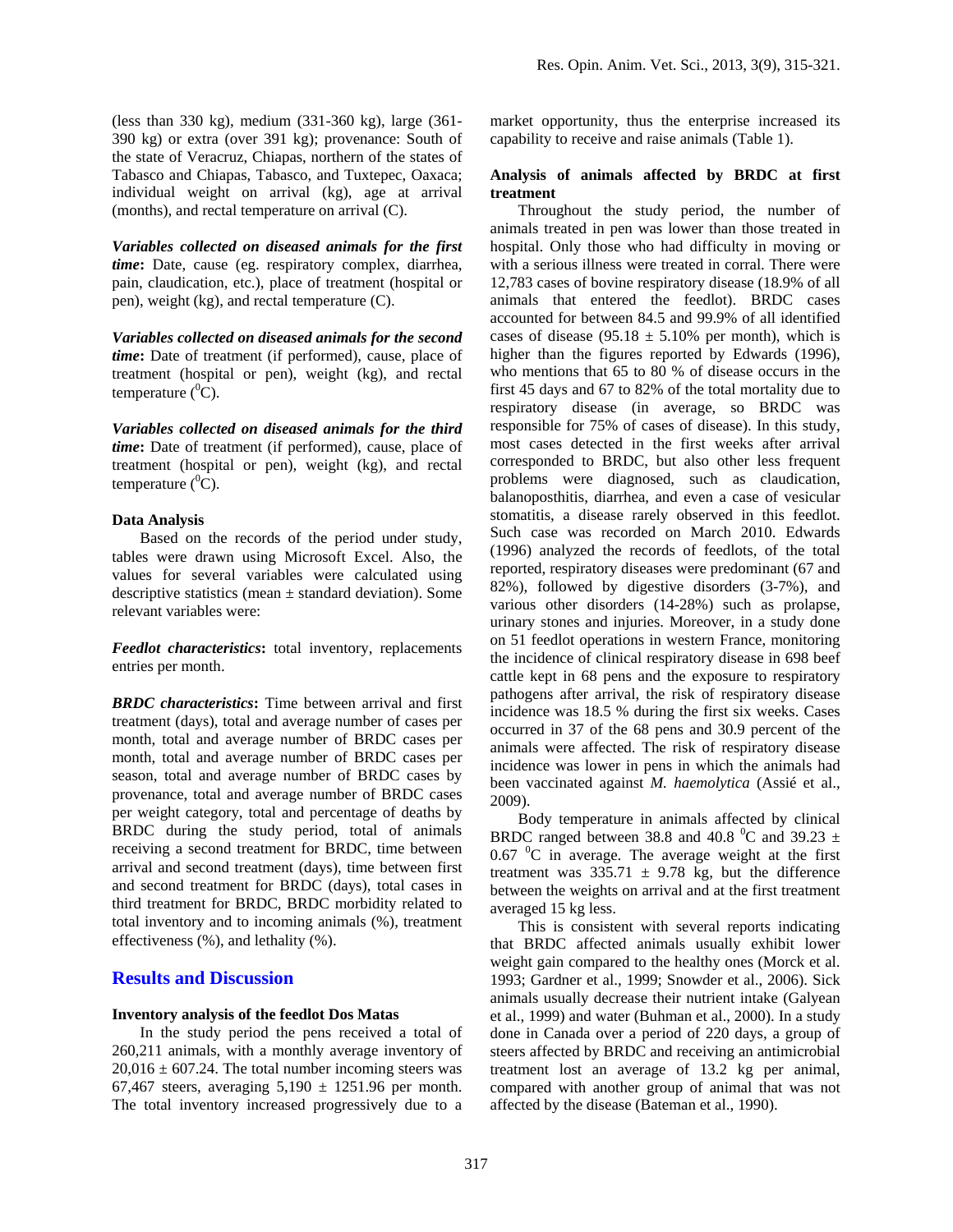|  | Table 1: Inventory of the Dos Matas feedlot in Veracruz, Mexico during the period from October 2009 to October 2010 |
|--|---------------------------------------------------------------------------------------------------------------------|
|  |                                                                                                                     |

|                  | Total   | Monthly |             | <b>BRDC</b> Overall                           | Morbidity Total           |     | BRDC BRDC |         | <b>BRDC</b> | <b>BRDC</b>                                   | First treatment |
|------------------|---------|---------|-------------|-----------------------------------------------|---------------------------|-----|-----------|---------|-------------|-----------------------------------------------|-----------------|
|                  |         |         |             | inventory, incoming, Cases, Morbidity rate in |                           |     |           |         |             | deaths, deaths, mortality lethality relapsing | success rate%   |
|                  | No.     | No.     | No.         | rate, %                                       | incoming No.<br>steers, % |     | No.       | rate, % |             | rate, % cases, No.                            |                 |
| 2009             |         |         |             |                                               |                           |     |           |         |             |                                               |                 |
| October          | 19 3 45 | 5 1 1 3 | 843         | 4.36                                          | 16.49                     | 45  | 6         | 13.33   | 0.71        | 65                                            | 92.3            |
| November 19384   |         | 4 7 3 4 | 1000        | 5.16                                          | 21.12                     | 17  | 6         | 35.29   | 0.60        | 97                                            | 90.3            |
| December 19 660  |         | 5978    | 1007        | 5.05                                          | 16.84                     | 27  | 7         | 25.92   | 0.69        | 50                                            | 95              |
| 2010             |         |         |             |                                               |                           |     |           |         |             |                                               |                 |
| January          | 19789   | 5 3 3 5 | 1218        | 6.15                                          | 22.83                     | 33  | 6         | 18.18   | 0.49        | 122                                           | 90              |
| February         | 19582   | 4 4 4 8 | 1461        | 7.46                                          | 32.85                     | 32  | 3         | 9.37    | 0.20        | 172                                           | 88.2            |
| March            | 19 5 82 | 5 5 5 9 | 1062        | 5.42                                          | 19.10                     | 17  | 3         | 17.64   | 0.28        | 94                                            | 91.1            |
| April            | 19 9 83 | 4 7 8 2 | 574         | 2.87                                          | 12.00                     | 22  | 1         | 0.22    | 0.17        | 31                                            | 94.6            |
| May              | 19 35 6 | 6 1 5 9 | 744         | 3.84                                          | 12.08                     | 32  | 5         | 15.62   | 0.67        | 40                                            | 94.6            |
| June             | 20 34 6 | 6 1 5 6 | 946         | 4.69                                          | 15.37                     | 25  | 8         | 32      | 0.84        | 49                                            | 94.8            |
| July             | 20 952  | 6 2 7 1 | 1051        | 5.02                                          | 16.76                     | 27  | 13        | 48.14   | 1.24        | 30                                            | 97.1            |
| August           | 20 8 20 | 5 8 5 0 | 860         | 4.13                                          | 14.70                     | 42  | 19        | 45.23   | 2.21        | 42                                            | 95.1            |
| September 20 706 |         | 5 5 6 4 | 1353        | 6.53                                          | 24.32                     | 58  | 22        | 37.93   | 1.63        | 113                                           | 91.6            |
| October          | 20 70 6 | 1518    | 664         | 3.21                                          | 43.74                     | 23  | 6         | 26.08   | 0.90        | 70                                            | 89.5            |
| TOTAL            | 260 211 | 67467   | 12 783 4.91 |                                               | 18.95                     | 400 | 105       | 26.5    | 0.82        | 975                                           | 92.4            |

**Table 2: Total steers and BRDC cases occurring in the Dos Matas feedlot in Veractuz, Mexico during the period October 2009 to October 2010 according to provenance, season, and weight category** 

|                                    | Steers, No. | BRDC Cases, No (%) | BRDC Relapsed, No. Cases (%) |
|------------------------------------|-------------|--------------------|------------------------------|
| Provenance                         |             |                    |                              |
| South Veracruz state               | 35190       | 6950 (19.74)       | 518 (7.45)                   |
| Chiapas state                      | 10906       | 2397 (21.97)       | 188 (7.84)                   |
| Northern Chiapas and Tabasco state | 10447       | 1647 (15.76)       | 128 (7.77)                   |
| Tabasco state                      | 9757        | 1702 (17.44)       | 135 (7.93)                   |
| Tuxtepec, Oaxaca                   | 1167        | 87 (7.45)          | 6(6.89)                      |
| Season                             |             |                    |                              |
| Fall                               | 17343       | 2374 (13.69)       | 242 (24.82)                  |
| Winter                             | 15342       | 4272 (27.85)       | 354 (36.3)                   |
| Spring                             | 17097       | 2880 16.85)        | 180 (18.469)                 |
| Summer                             | 17685       | 3257 (18.42)       | 199 (20.41)                  |
|                                    |             |                    |                              |
| <b>Weight Category</b>             |             |                    |                              |
| Minimum (less than 300 kg),        | 20396       | 4188 (20.53)       | 367 (8.76)                   |
| Small (301 - 330 kg)               | 12573       | 2087 (16.59)       | 131 (6.27)                   |
| Medium $(331-360 \text{ kg})$      | 18278       | 3265 (17.86)       | 224 (6.86)                   |
| Large $(361-390 \text{ kg})$       | 11987       | 1800 (15.02)       | 123(6.83)                    |
| Extra (over $391 \text{ kg}$ )     | 4233        | 1443 (34.09)       | 130 (9.09)                   |
| <b>TOTAL / PERCENTAGE</b>          | 67467       | 12783 (18.95)      | 975 (7.63)                   |

# **Analysis of BRDC affected steers by provenance**

During the study period the feedlot had only five suppliers. Each supplier collects cattle in different regions of southern Mexico, gathering animals and periodically sending them to the feedlot. Most steers coming into the feedlot came from southern Veracruz. However, the percentage of sick animals by region of origin ranged from 3.68% (Tuxtepec, Oaxaca) to 19.15%. (Chiapas), suggesting that most remote regions requiring more hours for cattle transportation are a major predisposing factor for the animals to develop the disease, circumstance that has been reported in the literature (Fike and Spire, 2006; Bernardini et al., 2012). According to Tarrant and Grandin (2000),

BRDC is the most important health problem associated with cattle transportation. Irwin et al*.* (1979) estimated that 1% of cattle die due to stress during transport or in the immediate period after it. Hutcheson and Cole (1986) suggested that to reduce the losses of livestock being transported to long distances, a diet containing 50% concentrate before shipping must be provided.

#### **Analysis of BRDC affected steers by season**

The months of arrival to the feedlot animals were categorized according to the conventional four season's classification. Most cases were observed in winter (34%), almost doubling fall where the lowest proportion of cases were observed (18.1%) (Table 2). In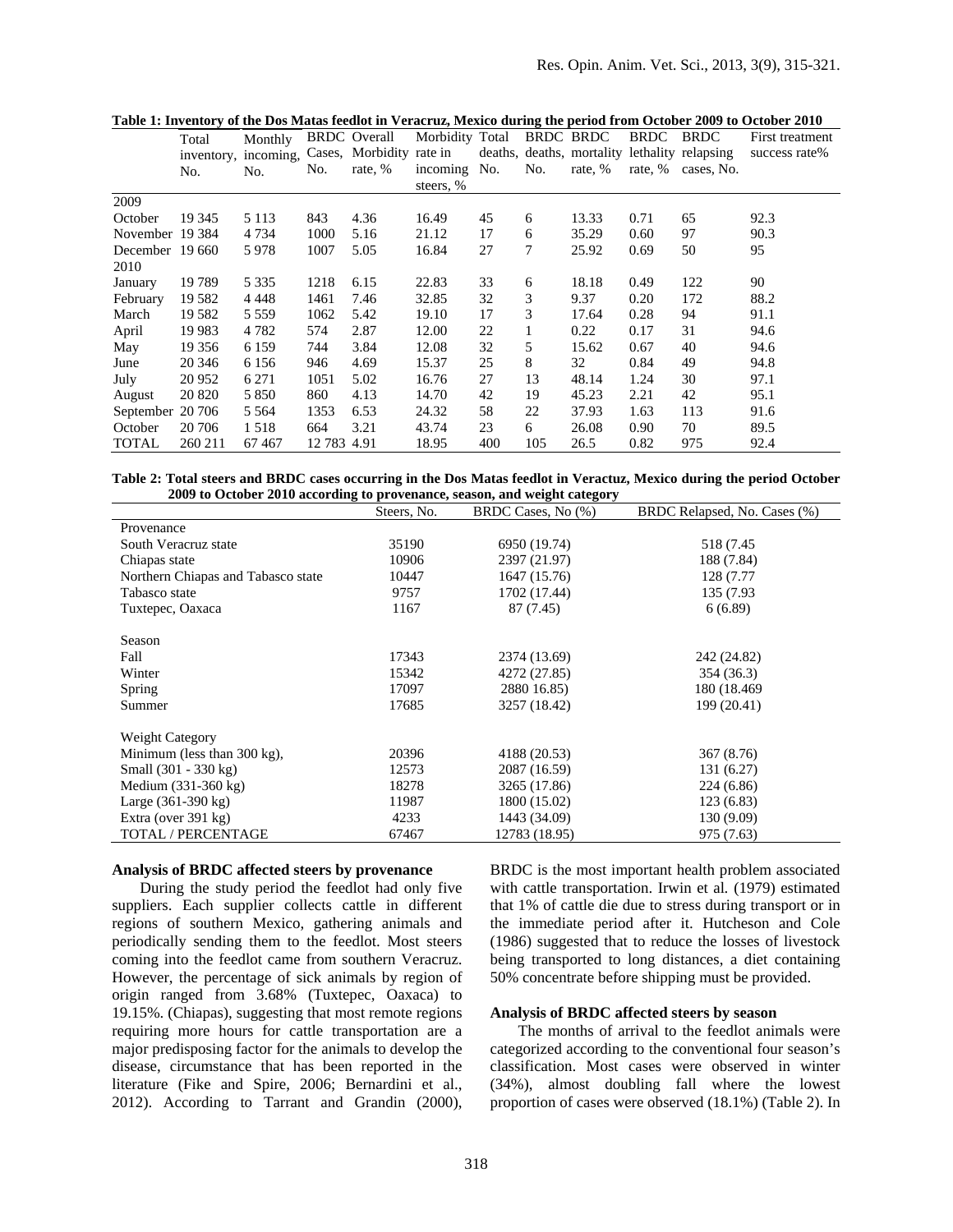spring and summer, the figures were intermediate (22.4 and 25.5%, respectively). This signals weather as a factor in the occurrence of this disease, which has already been mentioned by Vogel and Parrot (1994).

## **Analysis of BRDC affected steers by body weight**

After arrival to pens, steers are separated into batches according to their weight, in order to facilitate handling and to reduce later carcass variability. Heavier animals, the less numerous group, were more susceptible to BRDC (34% of all cases). This group of animals, even though they have a higher body weight, usually arrives at the feedlot with a low body condition and nutritional problems. Lower body weight group, the most numerous, has also more chances to get sick than average weight animals (20.5% of all cases).

# **BRDC Morbidity, Mortality, and Lethality**

Among the optimum parameters that the feedlot "Dos Matas" had set, morbidity is not exceeding 5% over total inventory, or 16% over new incoming animals. In this study, morbidity over total inventory was above the optimum value in eight months, and morbidity over new incoming animals exceeded the optimum value in nine months.

In the particular case of September and October 2010, the high frequency observed in both indicators could be related to the presence of Hurricane Karl (Cruz, 2011), a severe weather event that affected the region in mid-September 2010, and what probably was an extremely stressful factor for a high proportion of animals, particularly to those recently arrived. It is well established that stressors reduce productivity and increase morbidity and mortality (Loerch and Fluharty, 1999).

The total number of dead animals in the study period was 405 (0.0155% of all animal inventory from October 2009 to October 2010). BRDC average mortality was 25.9%, but the proportion of animals killed by BRDC in relation to the total number of deaths varied between 0.22% and 48.1%, with the highest values occurring between July and September 2010. This figure may seem high, but according to Edwards (1996) BRDC can be responsible for 50% of deaths suffered by animals in feedlots. The mortality attributed to BRDC in newly weaned calves, as those used in feedlots, ranged from 0.9 to 1.1% in Ontario (Martin, 1983), 1.18% in Alberta, from 2.5 to 3.0% in southeastern California, 1.4% in northeastern California, and 1% in Colorado 1.0% (Church, 1983). Vogel and Parrot (1994) reported that average monthly mortality due to BRDC in feedlots in California, Colorado, Iowa, Idaho, Kansas, Nebraska, Oklahoma, and Texas, averaged 0.326% and ranged from 0.176 to 0.472.

Regarding BRDC lethality, this had an average of 0.76% over the study period, ranging from 0.17 to 2.21% per month. In 156 feedlots in central France, herd incidence of respiratory disease had an average of 2.52 treatments for 1000 animals/days at risk and a fatality case rate of 6.0% in treated animals (Assié et al*.*, 2001). Edwards (1996) estimated the time when steers got sick and approximately 65-80% of the total morbidity occurred during the first 45 days in the feedlot; after 45 days in the feedlot morbidity reduced to a third of that previous rate.

# **Analysis of BRCD relapsing steers requiring a second treatment**

The average success of the first treatment against BRDC was 92.38%, so only 7.62% animals (975/12783) required a second treatment. Holland et al*.* (2010) argued that segregation of BRDC animals with CRB, the application of several treatments and proper feeding for recovery can be a viable strategy for increasing animal value. Over twice the number of animals medicated in the pens was treated at the hospital. Average rectal temperature in affected animals was  $39.34 \pm 0.94$  °C, which does not differed much from the average temperature of animals receiving only one treatment. In this feedlot, second and third treatments against BRDC usually consisted of enrofloxacin or ciprofloxacin in combination with a nonsteroidal anti-inflammatory drug such as megluxin meglumine. Other health conditions requiring medication were cases of lameness, and to a lesser extent, diarrhea, balanoposthitis and one case of vesicular stomatitis.

# **Analysis of BRCD relapsing steers by month**

The goal parameter set in the feedlot Dos Matas for success of the first treatment against BRDC is not less than 85%. Thus, all the months included in the study period exceeded the goal, except for the borderline value of October 2010. The average monthly relapsed animals were  $67 \pm 41.3$ , ranging from 31 to 172 cases in April and February, respectively. In addition, from January to March and in September to October, a number of cases above the average were observed. The monthly increase from January to March could result from exposure to a colder weather, with frequent presence of strong winds coming from the north, which represented a severe stress for the animals.

The increased frequency in September could also be associated with the consequential effects of Hurricane Karl (Cruz, 2011), which severely impacted the area in mid-September 2010, by exerting strong winds, abundant rainfall, and mud that contaminated water supply sources, resulting in a negative impact on overall feed conversion, and even interference with mechanical feeding operations.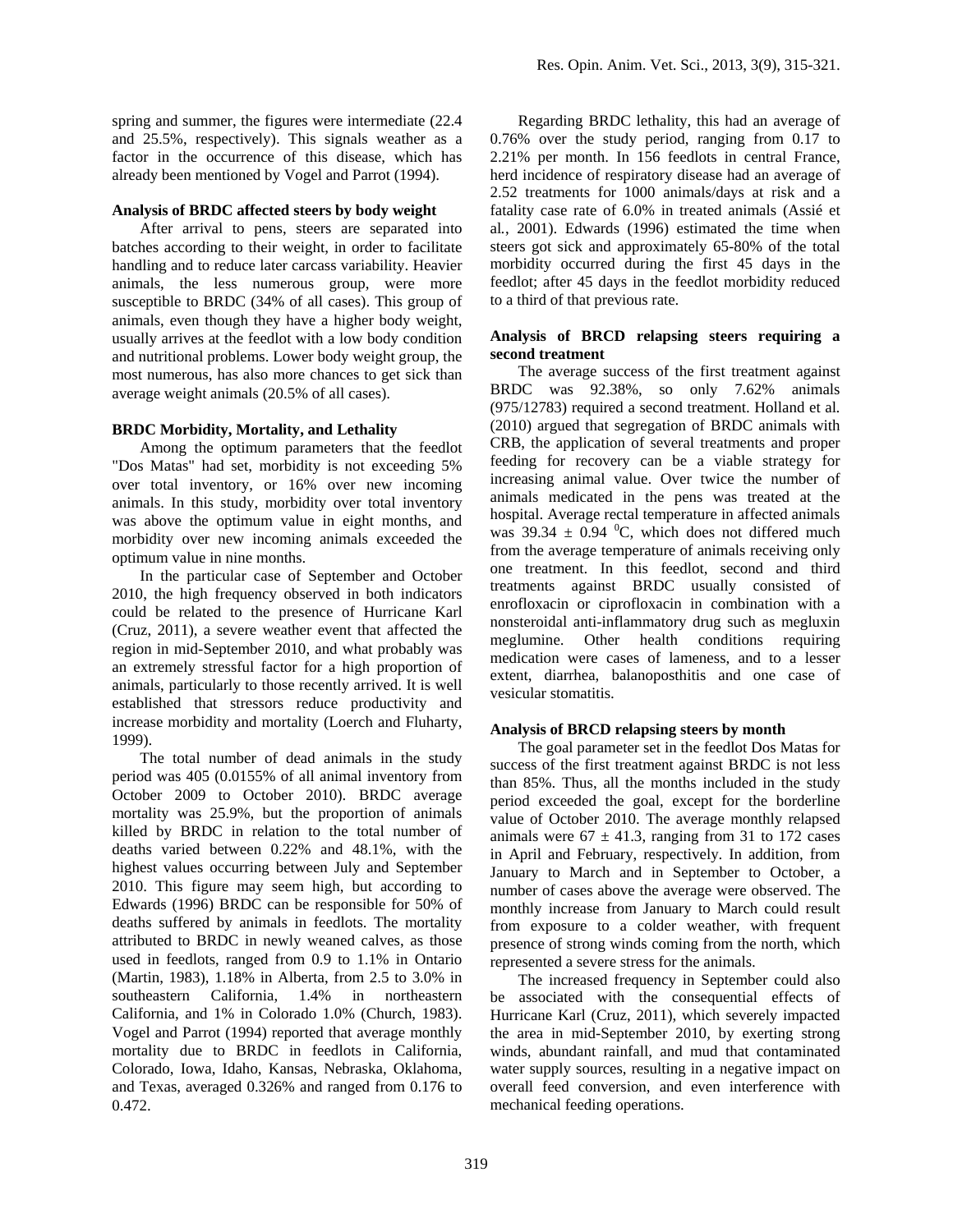#### **Analysis of BRDC relapsing steers by season**

The largest proportion of BRDC relapsed cases occurred in winter (36.3%), as in those who had the disease for the first time. However, the lowest number of cases took place in spring, while in those sick for the first time this happened in fall. However, the average proportion of cases by season was very similar (about 25%), both in BRDC relapsed cases as in those sick for the first time.

# **Analysis of BRDC relapsing steers by provenance**

According to steers provenance, BRDC relapsed cases had a very wide variation between six (Tuxtepec, Oaxaca) and 518 (south of Veracruz), but animals from the most remote places (Tabasco and Chiapas), as those who became ill for the first time by BRDC, exhibited the highest frequency. It seems that, despite the treatment received, steers that are transported over long distances suffer a stress so strong that they cannot recover properly. One suggestion to avoid problems with animals moved from remote locations is to provide some rest in one or more intermediate points in order to reduce the negative effects of transport.

# **Analysis of BRDC relapsing steers according to weight**

Steers listed under the lightest weight category showed the highest number of BRDC relapsing cases (38%, 362/950), although in percentage terms the proportion (8.64%) was comparable to that of animals in the highest weight category (8.66 %). Morck et al. (1993) estimated that a single episode of BRDC is associated with 0.18 kg less in average daily weight gain, compared to animals that remained healthy, and those who were treated two or more times had 0.33 kg less ADG in the first 90 days of confinement.

## **Analysis of BRDC relapsing steers requiring a third treatment**

Only 11 animals required a third treatment, five of which were medicated in February. The third treatment was applied at an average of 10 days after the second treatment. All cases, except two, were treated in the hospital. Other cases in addition to BRDC requiring a third treatment were of lameness and diarrhea. Due to the small number of cases, a more detailed analysis was not attempted.

#### **Conclusion**

This is the first epidemiological study on clinical BRDC the authors are aware of. BRDC morbidity was high (19%), but mortality (0.15%) and lethality (0.76%) were low. Sick animals lost 15 kg. in average between the weight on arrival and the weight at first treatment. The average success of a first treatment against BRDC was 92.4%. Most susceptible steers to BRDC illness were those transported over larger distances, those

which arrived in winter, as well as the heaviest and the lightest. Findings of this study suggest that the use of metaphylaxis does not suffice to decrease BRDC cases and to diminish the negative impact. Thus, other strategies, such as preconditioning programs and measures to overcome the identified risk factors must be considered.

## **Acknowledgements**

The authors wish to thank the Dos Matas feedlot LTD, located in Rancho Hidalgo, municipality of Tierra Blanca, Veracruz, Mexico for sharing the database that allowed us to carry out BRDC analysis.

### **References**

- Assié, S., Bouet, J.M., Seegers, H. and Quillet, J.M. 2001. Troubles respiratoires des veaux non sevres: evaluation de l'impact economique en système allaitant naisseur-engraisseur de race charolaise des pays de la Loire. *Épidémiologie et Santé Animale*, 40: 1-6.
- Assié, S., Seegers, H., Makoschey, B., Désiré-Bousquié, L. and Bareille, N. 2009. Exposure to pathogens and incidence of respiratory disease in young bulls on their arrival at fattening operations in France. *Veterinary Record*, 165: 195-199.
- Bateman, K.G., Martin, W., Shewen, P.E. and Menzies, P.I. 1990. An evaluation of antimicrobial therapy for undifferentiated bovine respiratory disease. *Canadian Veterinary Journal*, 31: 689-696.
- Bernardini, D., Gerardi, G., Peli, A., Nanni Costa, L., Amadori, M. and Segato, S. 2012. The effects of different environmental conditions on thermoregulation and clinical and hematological variables in long-distance road-transported calves. *Journal of Animal Science,* 90:1183-1191.
- Binkhorst, G.J., Henricks, P.A.J., vd Ingh, T.S., Hajer, R. and Nijkamp, F.P. 1990. The effect of stress on host defense system and on lung damage in calves experimentally infected with *Pasteurella haemolytica* Type A1. *Zentralbl Veterinarmed*, 37: 525-536.
- Buhman, M.J., Perino, L.J., Galyean, M.L., Wittum, T.E., Montgomery, T.H. and Swingle, R.S. 2000. Association between changes in eating and drinking behaviors and respiratory tract disease in newly arrived calves at a feedlot. *American Journal of Veterinary Research*, 61: 1163-1168.
- Church, T.L. 1983. Preventive medicine in the feedlot. *Veterinary Clinics of North America*: *Food Animal Practice*, 5: 29-40.
- Corbin, M.J. and Griffin, D. 2006. Assessing performance of feedlot operations using epidemiology. *Veterinary Clinics of North America*: *Food Animal Practice*, 22: 35-51.